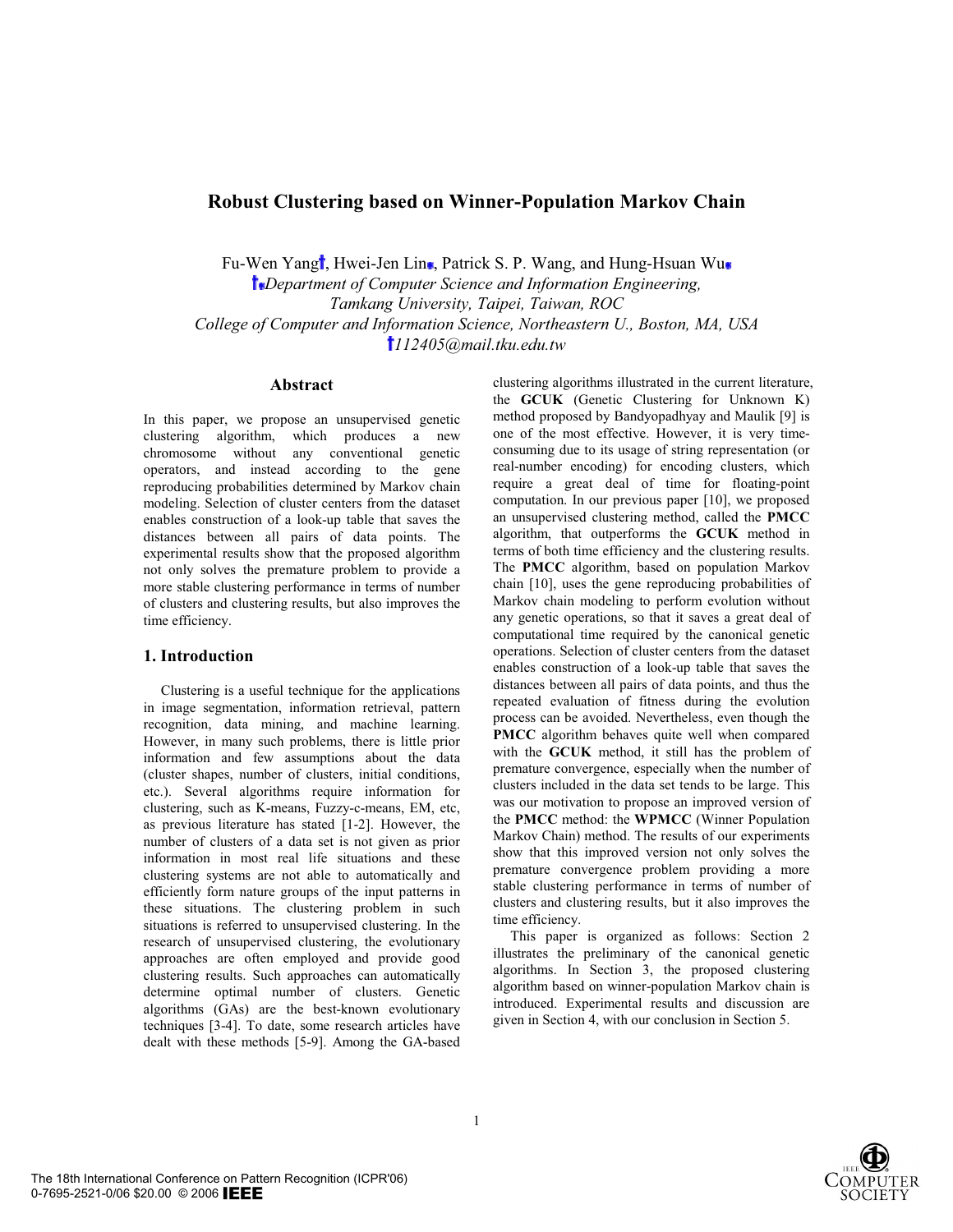## **2. Preliminary**

Genetic algorithms are search and optimization algorithms based on the principles of natural evolution. They have been frequently used in unsupervised clustering. In many theoretical studies of GAs [11-13], the population Markov chain models have been adopted. Yong Gao et al. [13] proposed a novel genetic algorithm (called **GANGO2**) which needs neither to maintain a population nor to use the conventional genetic operators, and yet has the same search mechanisms as the classical GAs. They can be implemented by directly sampling the transition probability distributions instead of applying the conventional genetic operators to evolve the populations. The theoretical analyses and their proposed theorem are introduced in this Section.

Definition: Given a population  $X = (X'_{1}, ..., X'_{P}), X'_{i}$  $= (x_{i1}, ..., x_{i}), i = 1, ..., P$ , for any positive integer  $1 \leq$  $j \leq l$ , let  $I_0^j$  and  $I_1^j$  denote the sets of indices of all the chromosomes of the population X that have respectively a zero or one at the *j*-th gene position, that is,  $I_0^j = \{x_{ij} = 0, 1 \le i \le P\}$ ,  $I_1^j = \{x_{ij} = 1, 1 \le i \le P\}$ ,

$$
F(X) = \sum_{i=1}^{N} f(X'_i), \ F_0^i(X) = \sum_{i \in I_0^i} f(X'_i), \ F_1^i(X) = \sum_{i \in I_1^i} f(X'_i),
$$
  

$$
a = \frac{F_0^i(X)}{F(X)}, \quad b = \frac{F_1^i(X)}{F(X)} = 1 - a
$$
 (1)

Theorem: Consider the GA population Markov chain  ${X(k)}$ , generation  $k\geq 0$ . Given  $X(k) = X$ , the conditional distribution of the *j*-th component  $x_{ii}(k+1)$ of individual  $X<sub>i</sub>(k+1)$  is a zero-one distribution with the parameter uniquely determined by the characteristic of X and the mutation probability  $p_m$  as

 $p_j(k+1,0)=P\{x_{ij}(k+1)=0|X(k)=X\}=a_j+(1-2a_j)p_m$  (2)  $p_j(k+1,1)=P\{x_{ij}(k+1)=1|X(k)=X\}=b_j+(1-2b_j)p_m$  (3) Although the over-all performance of our previously proposed clustering algorithm, called **PMCC,** based on **GANGO2** is fine, it still has some problems: (1) Although the fitter chromosome can immediately contribute to the creation of the other chromosomes of the later population, the initial population sometimes tends to influence the outcome during the entire evolution process. (2) The values of  $F(X(k+1))$ and  $F^j_1(X(k+1))$  tend to unrestrictedly expand, and the effects will decay in the later and fitter chromosomes. (3) The average threshold,  $t(k+1)$ , is a cumulative sum of the fitness values from duplicate individuals, so the use of this threshold tends to prematurely converge, especially when the dataset has more than 7 clusters.

### **3. The Proposed Clustering algorithm**

This section describes in more depth how the proposed method is implemented.

#### **3.1. Binary Representation**

The cluster centers are selected from the data set. The chromosome length is equal to the size of the data set. The *j*-th gene of a chromosome corresponds to the *j*-th data point in the data set. If the *j*-th data point is selected to be a cluster center, the allele of the *j*-th gene in the chromosome is set to "1"; otherwise "0". The number of clusters, denoted by K, is assumed to lie in the range  $[K_{min}, K_{max}]$ , where  $K_{min}$  is set to 2, and  $K_{max}$ is commonly set to  $N/2$  or  $\sqrt{N}$ , where *N* is the chromosome length (or the size of the input data), unless otherwise specified.

#### **3.2. Population Initialization**

Let P be the population size. First, an integer K<sub>r</sub> for the *r*-th chromosome,  $r = 1, 2, ..., P$ , is randomly selected from the range  $[K_{min}, K_{max}]$ , and then  $K_r$ distinct data points are randomly chosen from the data set, the allele of the gene corresponding to the index of each of the chosen data points is set to "1"; while that of each of the remaining genes is set to "0". For example, if  $N = 16$ ,  $K_r = 3$  for the *r*-th chromosome, and 3 data points randomly chosen from the data set have indices *3*, *10*, and *12*, respectively, then the chromosome should be 0010 0000 0101 0000.

#### **3.3. Fitness Function Evaluation**

The clustering results should have the following properties: (1) homogeneity within the clusters and (2) heterogeneity between clusters. To evaluate the clustering results, several cluster validity measures have been proposed [1, 14, 15]. We employed the Davies-Bouldin index (DB index) [14] to measure the validity of the clusters, since our experiments showed that the DB index is better than other indices such as the Dunn index and the XB index. As given in Equation (6), the DB index is a function of the ratio of the sum of the within-cluster scatter to the betweencluster separation, which provides an appropriate measurement. In Equations (4) and (5),  $S_{i,q}$  denotes the measure of dispersion of a cluster  $C_i$ ,  $i = 1, \ldots, k$ , appearing in a chromosome *Ch*. *Ri,qt* denotes the maximal similarity index of  $C<sub>i</sub>$  to the other clusters and  $d_{ij,t} \equiv d(C_i, C_j)$  denotes the Minkowski distance of order *t* between  $C_i$  and  $C_j$  ( $q = 1$  and  $t = 2$  in this paper.) As given in Equation (7), the fitness function for our

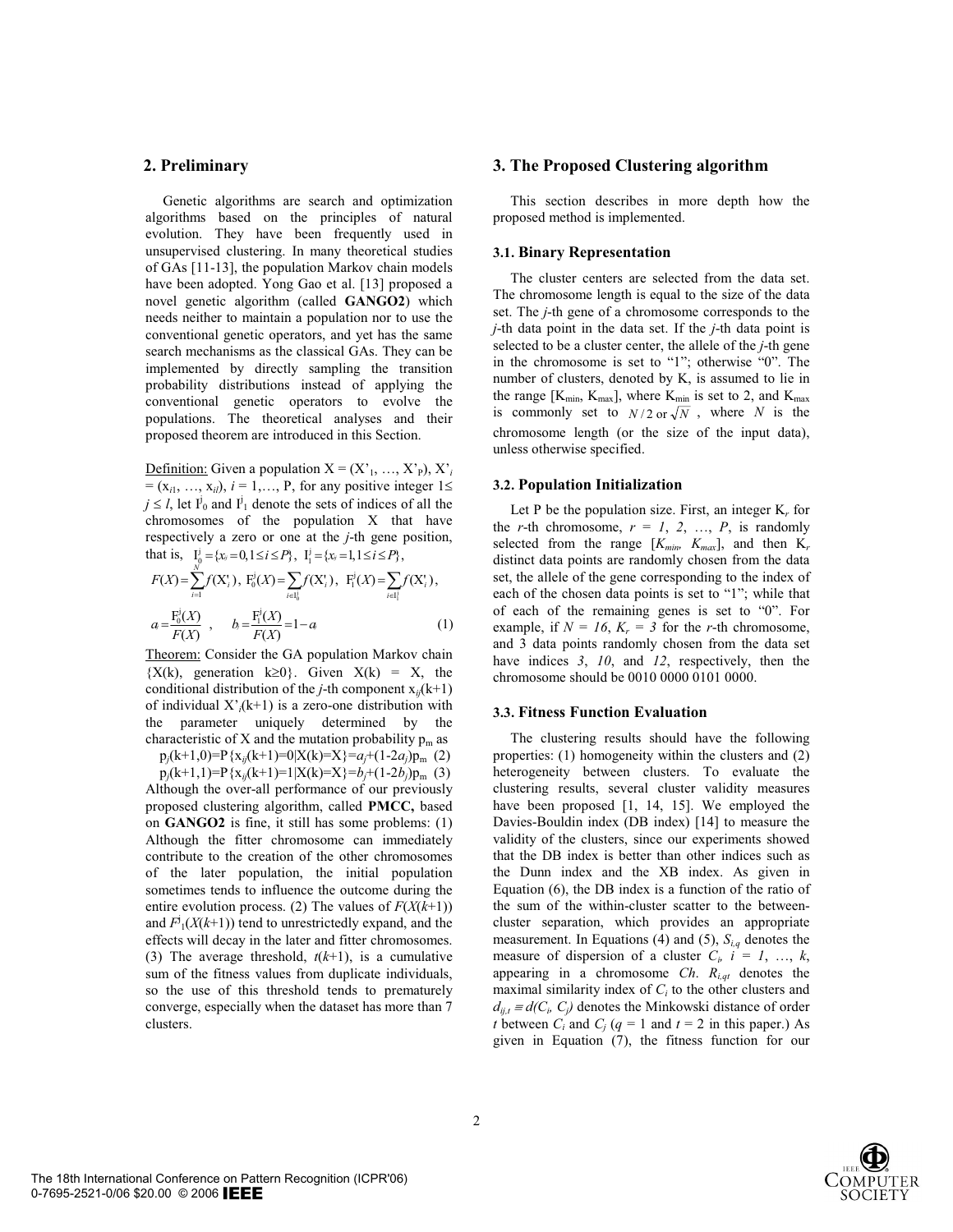proposed algorithm is defined as the reciprocal of the DB index.

$$
S_{i,q} = \left(\frac{1}{|C_i|} \sum_{x \in C_i} ||x - z_i||_2^q\right)^{\frac{1}{q}},
$$
\n(4)

where  $z_i$  is the center of the cluster C<sub>i</sub>

$$
R_{i,qt} = \underset{j,j \neq i}{\text{Max}} \left\{ \left( \, S_{i,q} \, + \, S_{j,q} \, \right) / \, d_{ij,t} \, \right\},\tag{5}
$$

where  $d_{ij, t} = d(C_i, C_j) = ||z_i - z_j||_t$ 

$$
DB = \frac{1}{k} \sum_{i=1}^{k} R_{i,qt} \tag{6}
$$

$$
Fitness (Ch) = \frac{1}{DB}
$$
 (7)

## **3.4. Winner-Population Markov Chain Clustering Algorithm**

The winner-population Markov chain clustering algorithm (**WPMCC)** is given as follows:

Step 1. Set  $k \leftarrow 0$ , and generate initial population *X*(0)  $= \{X'(1), X'(2), ..., X'(P)\},$  compute  $F(X(0)),$  $F^j_1(X(0))$ ,  $b_j(k)$ , and  $p_j(k, 1)$ ,  $1 \le j \le l$ , according to Eq.s (1 & 3), and set  $t(0) \leftarrow \text{Max } \{f(X'(i))\}.$ 

Step 2.//Initially 
$$
F(X(k+1))
$$
 and  $F^i_1(X(k+1))$   
\n $F(X(k+1)) \leftarrow t(k), t(k+1) \leftarrow t(k),$   
\nfor  $j \leftarrow 1$  to  $l$  do  
\n $F^i_1(X(k+1)) \leftarrow b_j(k) \times F(X(k+1))$   
\nStep 3.//Generating a new population  
\nfor  $i \leftarrow 1$  to  $C$  do  
\nIndependently sample  $p_j(k, 1), 1 \leq j \leq l$ , to get  
\na chromosome  $X^*(i) \leftarrow (x_1(i), x_2(i), ..., x_i(i))$ .  
\nif  $(f(X^*(i)) > t(k))$  then  
\nif  $(t(k+1) < f(X^*(i))$  then  $t(k+1) \leftarrow f(X^*(i))$ ,  
\n//update  $F(X(k+1))$  and  $F^i_1(X(k+1))$   
\n $F(X(k+1)) \leftarrow F(X(k+1)) + f(X^*(i))$   
\nfor  $j \leftarrow 1$  to  $l$  do  
\nif  $x_j(i) = 1$  then  
\n $F^i_1(X(k+1)) \leftarrow F^i_1(X(k+1)) + f(X^*(i))$   
\nStep 4. If some stopping criterion is met then stop  
\nelse for  $j \leftarrow 1$  to  $l$  do  
\ncompute  $b_j(k+1)$  and  $p_j(k+1, 1)$ ,  
\n $k \leftarrow k + 1$  and go to Step 2.

For providing more stable clustering results, we count the accumulative sum of the probabilities of population Markov chain modeling for each gene in a population of *C* chromosomes. If we set *C* equal to *1*, the **WPMCC** algorithm becomes similar to the **PMCC**

algorithm. That is, the fitter chromosomes may immediately contribute to the creation of the other chromosomes in the later population. This causes quick convergence and yields unstable results. Conversely, the greater the value of  $C$  is, the more slowly the **WPMCC** algorithm converges and more stable results it provides. For preventing the premature convergence, first, we use the maximum fitness value as the threshold for each population of *C* chromosomes. Only the chromosomes with fitness greater than the threshold can affect and change the values of  $F(X(k+1))$  and  $F^j_1(X(k+1))$ . In such a way, these values would not be unlimitedly affected by the same individuals again and again. Second, we initialize the values of  $F(X(k+1))$ and  $F^j_1(X(k+1))$  for each generation to avoid unlimited expansion when they are modified in Step 2. Because chromosomes greater than the threshold become fewer and fewer, any chromosome produced in the later generations contributes more and more effect.

## **4. Experimental Results**

equation  $p_m \approx 1.75 / (P \times \sqrt{l})$ ,  $p_c = 0.9$  as required in The experiments were implemented in an environment using the Intel Centrino-Mobile 1.3GHz CPU, 30G HDD, 256M RAM and Microsoft Windows XP. In our experiments, *100* artificial and random data sets with a variety of numbers (in  $[K_{min} K_{max}] = [2, 11]$ ) of clusters were tested to evaluate the performance of the proposed method. These data sets are publicly available on the Website: http://pria.cs.tku.edu.tw. In our experiments,  $p_m$  is automatically estimated by the  $[16]$ ,  $P = C = 100$ ,  $G = 100$ , and  $[K_{min}, K_{max}] = [2, \sqrt{N}]$ . Finally, the DB index was adopted to measure the validity of the clusters. For comparison, we performed both our methods and the **GCUK** method *10* runs on each data set. Figure 1 shows the average maximum fitness values resulting from these methods, having been tested *10* runs for each data set, respectively. It demonstrates that on the average the **WPMCC** algorithm indeed provides better fitness values than any of the other methods, especially when the dataset has more than *5* clusters. Figure 2 shows the average processing time per data point required by each method tested *10* runs for each data set, and demonstrates that the **WPMCC** algorithm is about *3* to *7* times faster than the **GCUK**-clustering method and a little bit faster than the **PMCC** method. Our experiments also show that the **WPMCC** algorithm converges before the *15*th generation and has greater maximum fitness values than any of the others.